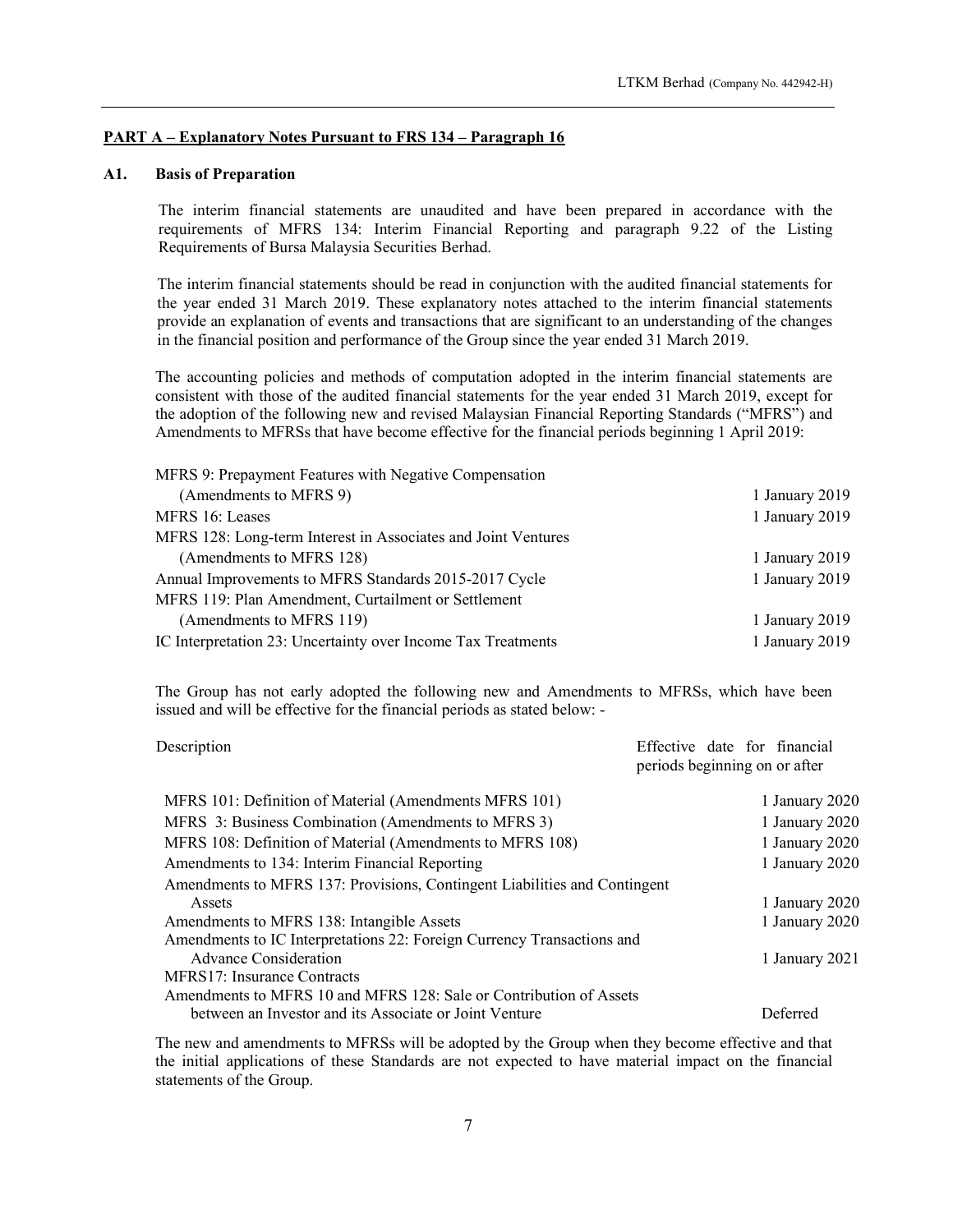## A2. Audit Report on Preceding Annual Financial Statements

#### A3. Segmental Information

|                                                                                                      |                                                |                                |               |                                                               | LTKM Berhad (Company No. 442942-H) |                         |
|------------------------------------------------------------------------------------------------------|------------------------------------------------|--------------------------------|---------------|---------------------------------------------------------------|------------------------------------|-------------------------|
| <b>Audit Report on Preceding Annual Financial Statements</b>                                         |                                                |                                |               |                                                               |                                    |                         |
| The auditors' report on the financial statements for the year ended 31 March 2019 was not qualified. |                                                |                                |               |                                                               |                                    |                         |
| <b>Segmental Information</b>                                                                         |                                                |                                |               |                                                               |                                    |                         |
|                                                                                                      | 3 months ended<br>$31-Dec-19$<br><b>RM'000</b> | $31 - Dec-18$<br><b>RM'000</b> | $\frac{0}{0}$ | 9 months ended<br>Change 31-Dec-19 31-Dec-18<br><b>RM'000</b> | <b>RM'000</b>                      | Change<br>$\frac{0}{0}$ |
| Segment revenue                                                                                      |                                                |                                |               |                                                               |                                    |                         |
| Poultry & related products                                                                           | 48,597                                         | 53,485                         | $-9%$         | 148,293                                                       | 138,494                            | 7%                      |
| Extraction & sale of sand                                                                            | 771                                            | 648                            | 19%           | 1,990                                                         | 1,599                              | 24%                     |
| Investment holdings                                                                                  | 90                                             | 90                             | $0\%$         | 270                                                           | 270                                | $0\%$                   |
| Total                                                                                                | 49,458                                         | 54,223                         | $-9%$         | 150,553                                                       | 140,363                            | $7\%$                   |
| <b>Segment results</b>                                                                               |                                                |                                |               |                                                               |                                    |                         |
|                                                                                                      |                                                |                                | $-35%$        | 29,740                                                        | 25,853                             | 15%                     |
|                                                                                                      | 9,557                                          | 14,704                         |               |                                                               |                                    |                         |
| Poultry & related products<br>Extraction & sale of sand                                              | 21                                             | 130                            | $-84%$        | (3,324)                                                       | 18                                 | $-18569%$               |
| Investment holdings                                                                                  | (648)                                          | (670)                          | 3%            | (2,592)                                                       | (2,299)                            | $-13%$                  |
| Property development                                                                                 | (212)                                          | (219)                          | 3%            | (1,914)                                                       | (612)                              | $-213%$                 |
| Profit before tax                                                                                    | 8,717                                          | 13,945                         | $-37%$        | 21,910                                                        | 22,960                             | $-5\%$                  |
| Less: Tax expense                                                                                    | (3,107)                                        | (4,202)                        | 26%           | (8,382)                                                       | (7,539)                            | $-11\%$                 |

# A4. Unusual Items due to their Nature, Size or Incidence

There were no unusual items affecting assets, liabilities, equity, net income or cash flows during the financial quarter ended 31 December 2019.

# A5. Changes in Estimate

There were no changes in the estimates that have had a material effect in the current quarter results.

## A6. Comments about Seasonal or Cyclical Factors

The Group's performance is not significantly affected by major festive seasons.

#### A7. Dividends Paid

On 25<sup>th</sup> October 2019, the Company paid a final dividend of 1 sen per ordinary share in respect of financial year ended 31 March 2019 which amounted to RM1.30 million.

## A8. Carrying Amount of Fixed Assets

In the quarter ended 30 June 2019, the Group's certain assets were impaired in accordance to the Group's accounting policy giving rise to impairment loss of RM4.31 million net of deferred taxation. This was based on results of valuations carried out in August 2019 by professional independent valuers namely Cheston International (KL) Sdn. Bhd. and Henry Butcher (Sel) Sdn. Bhd..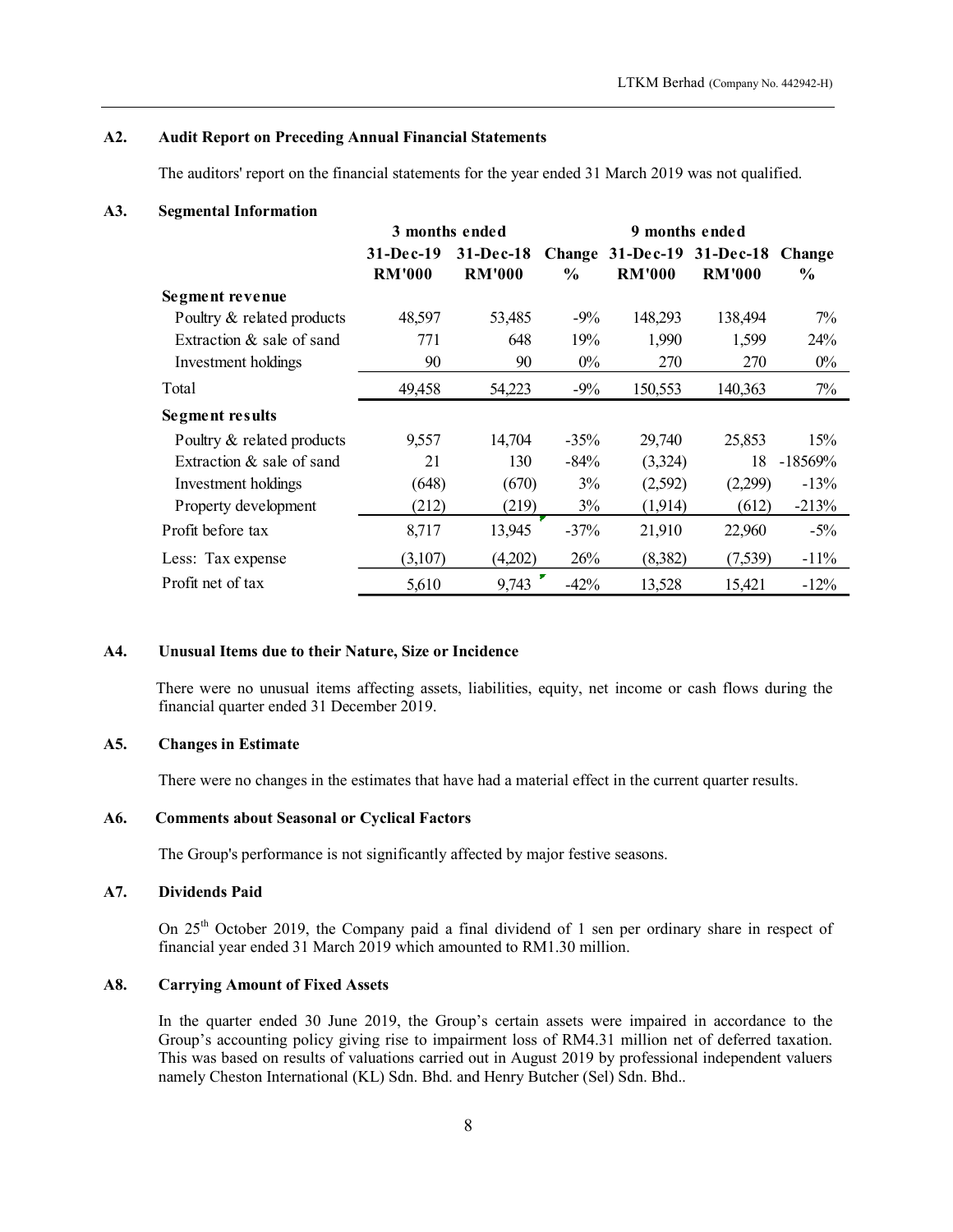# A8. Carrying Amount of Fixed Assets (contd.)

There was no other changes in the valuation of property, plant and equipment brought forward from the previous annual financial statements.

# A9. Debt and Equity Securities

There were no issuances, repurchases, and repayments of debt and equity securities during the quarter under review.

### A10. Changes in Composition of the Group

### A11. Changes in Contingent Liabilities and Contingent Assets

# A12. Subsequent Events

# A13. Profit for the Period

| under review.                                                                                                                                                                           |                                          |                       |                                             |                       |
|-----------------------------------------------------------------------------------------------------------------------------------------------------------------------------------------|------------------------------------------|-----------------------|---------------------------------------------|-----------------------|
| <b>Changes in Composition of the Group</b>                                                                                                                                              |                                          |                       |                                             |                       |
| There were no changes in the composition of the Group during the quarter under review.                                                                                                  |                                          |                       |                                             |                       |
| <b>Changes in Contingent Liabilities and Contingent Assets</b>                                                                                                                          |                                          |                       |                                             |                       |
| There were no changes in other contingent liabilities or contingent assets since the last annual balance<br>sheet as at 31 March 2019.                                                  |                                          |                       |                                             |                       |
| <b>Subsequent Events</b>                                                                                                                                                                |                                          |                       |                                             |                       |
| There were no material events subsequent to the end of the interim period that have not been reflected in<br>the financial statements or to be disclosed as at the date of this report. |                                          |                       |                                             |                       |
| <b>Profit for the Period</b>                                                                                                                                                            |                                          |                       |                                             |                       |
| Profit for the period is arrived at after crediting/ (charging): -                                                                                                                      |                                          |                       |                                             |                       |
|                                                                                                                                                                                         | <b>Current Quarter</b><br>3 months ended |                       | <b>Cumulative Quarter</b><br>9 months ended |                       |
|                                                                                                                                                                                         | 31-Dec-19<br>(RM'000)                    | 31-Dec-18<br>(RM'000) | 31-Dec-19<br>(RM'000)                       | 31-Dec-18<br>(RM'000) |
| Interest income                                                                                                                                                                         | 264                                      | 122                   | 730                                         | 328                   |
| Other income including investment income                                                                                                                                                | 306                                      | 273                   | 1,109                                       | 1,283                 |
| Interest expense                                                                                                                                                                        | (1,111)                                  | (1,268)               | (3,374)                                     | (3,900)               |
| Depreciation & amortisation                                                                                                                                                             | (2,094)                                  | (2,110)               | (6,285)                                     | (6,363)               |
| Fair value changes on biological assets                                                                                                                                                 | (644)                                    | 3,352                 | (1,250)                                     | 9,050                 |
| Provision for and write off of receivables                                                                                                                                              |                                          |                       |                                             |                       |
| Provision for and write off of inventories                                                                                                                                              |                                          |                       |                                             |                       |
| Gain on disposal of :                                                                                                                                                                   |                                          |                       |                                             |                       |
| Quoted shares                                                                                                                                                                           |                                          |                       |                                             |                       |
| Unquoted investments                                                                                                                                                                    |                                          |                       |                                             |                       |
| Properties                                                                                                                                                                              |                                          |                       |                                             |                       |
| Impairment of assets                                                                                                                                                                    |                                          |                       | (4,652)                                     |                       |
| Foreign exchange (loss)/gain:-                                                                                                                                                          |                                          |                       |                                             |                       |
| Realised (loss)/gain                                                                                                                                                                    | 16                                       | 237                   | 93                                          | 584                   |
| Unrealised (loss)/gain                                                                                                                                                                  | (39)                                     | 35                    | (36)                                        | 88                    |
| Gain/(loss) on derivatives                                                                                                                                                              |                                          |                       |                                             |                       |
| Exceptional items                                                                                                                                                                       |                                          |                       |                                             |                       |
|                                                                                                                                                                                         | $\boldsymbol{9}$                         |                       |                                             |                       |
|                                                                                                                                                                                         |                                          |                       |                                             |                       |
|                                                                                                                                                                                         |                                          |                       |                                             |                       |
|                                                                                                                                                                                         |                                          |                       |                                             |                       |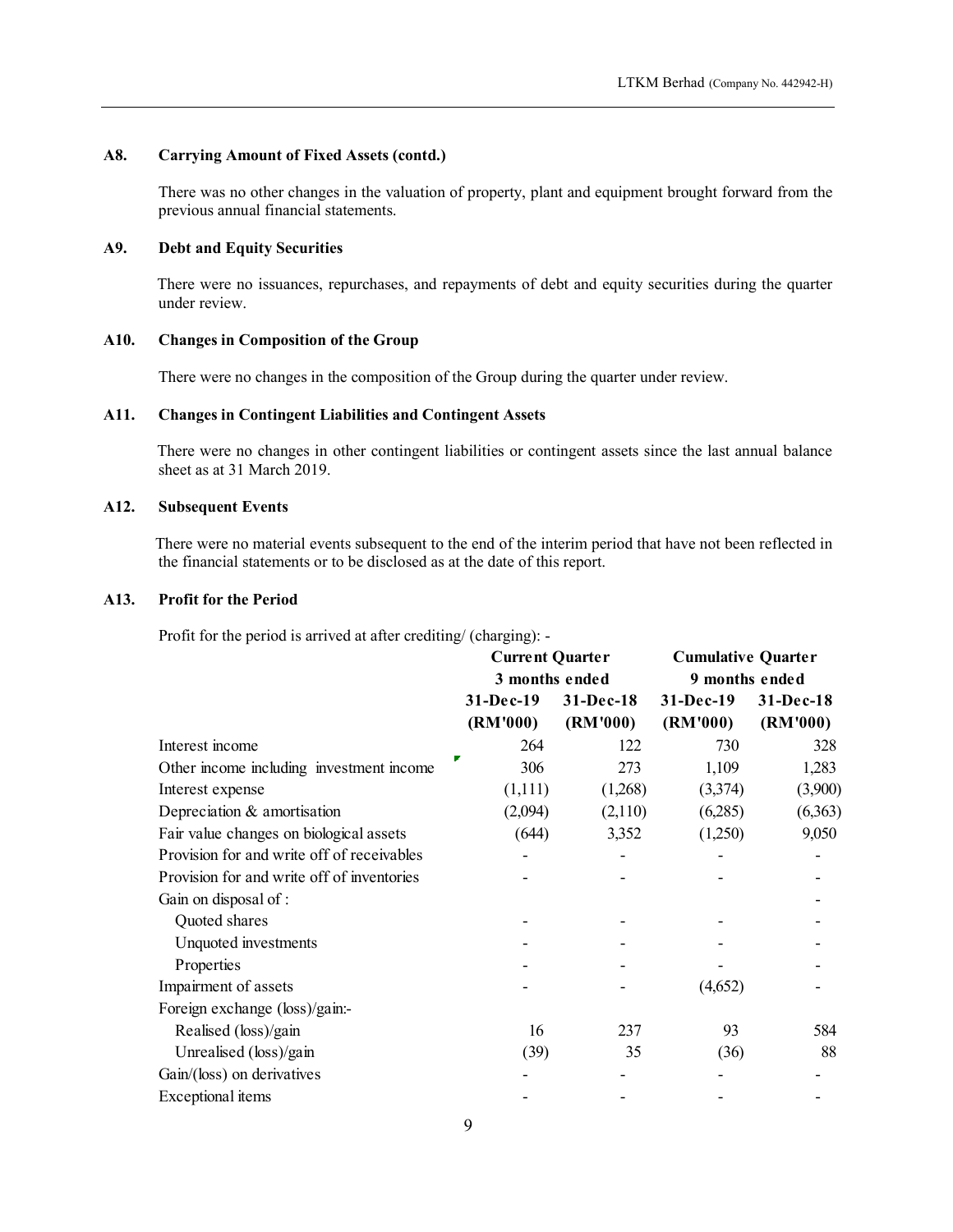#### B. BMSB Listing Requirements (Part A of Appendix 9B)

## B1. Review of Performance

|                                                          |                                     |                                                                |                                 |                       | LTKM Berhad (Company No. 442942-H)                                      |                                |
|----------------------------------------------------------|-------------------------------------|----------------------------------------------------------------|---------------------------------|-----------------------|-------------------------------------------------------------------------|--------------------------------|
| <b>BMSB Listing Requirements (Part A of Appendix 9B)</b> |                                     |                                                                |                                 |                       |                                                                         |                                |
| <b>Review of Performance</b>                             | Current<br>Quarter<br><b>RM'000</b> | <b>Preceding Year</b><br><b>Corresponding</b><br><b>RM'000</b> | Quarter Change<br>$\frac{0}{0}$ | date<br><b>RM'000</b> | <b>Current Preceding year</b><br>Year To corresponding<br><b>RM'000</b> | period Change<br>$\frac{0}{0}$ |
| <b>Segment revenue</b>                                   |                                     |                                                                |                                 |                       |                                                                         |                                |
| Poultry & related products                               | 48,597                              | 53,485                                                         | $-9%$                           | 148,293               | 138,494                                                                 | 7%                             |
| Extraction & sale of sand                                | 771                                 | 648                                                            | 19%                             | 1,990                 | 1,599                                                                   | 24%                            |
| Investment holdings                                      | 90                                  | 90                                                             | $0\%$                           | 270                   | 270                                                                     | $0\%$                          |
| Total                                                    | 49,458                              | 54,223                                                         | $-9%$                           | 150,553               | 140,363                                                                 | 7%                             |
| <b>Segment result</b>                                    |                                     |                                                                |                                 |                       |                                                                         |                                |
| Poultry & related products                               | 9,557                               | 14,704                                                         | $-35%$                          | 29,740                | 25,853                                                                  | 15%                            |
| Extraction & sale of sand                                | 21                                  | 130                                                            | $-84%$                          | (3, 324)              | 18                                                                      | $-18569%$                      |
| Investment holdings                                      | (648)                               | (670)                                                          | 3%                              | (2,592)               | (2,299)                                                                 | $-13%$                         |
| Property development                                     | (212)                               | (219)                                                          | $3\%$                           | (1,914)               | (612)                                                                   | $-213%$                        |
| Profit before tax                                        | 8,717                               | 13,945                                                         | $-37%$                          | 21,910                | 22,960                                                                  | $-5\%$                         |
| Less: Tax expense                                        | (3,107)                             | (4,202)                                                        | 26%                             | (8, 382)              | (7,539)                                                                 | $-11%$                         |
| Profit net of tax                                        | 5,610                               | 9,743                                                          | $-42%$                          | 13,528                | 15,421                                                                  | $-12%$                         |

 The Group registered a revenue of RM49.46 million and a profit net of tax of RM5.61 million for the current quarter as compared to a revenue of RM54.22 million and a profit net of tax of RM9.74 million in the same quarter of previous year. Revenue from poultry segment decreased by 9% mainly due to drop in egg prices as compared to the same quarter of previous year. Consequently, the Group profit declined by 42% compounded by the fair value loss of biological assets in the current quarter as compared to fair value gain in the same quarter of previous year.

 For the financial year-to-date, the Group recorded a revenue of RM150.55 million and a net profit of RM13.53 million as compared to revenue of RM140.36 million and net profit of RM15.42 million in the corresponding period of previous year. Poultry segment recorded a 7% increase in revenue arising from improved egg prices as compared to preceding year corresponding period. Poultry segment profit increased by 15%. Overall increase in net profit of the Group was off-set by fair value gain of biological assets in the preceding year corresponding period and impairment loss in the current year period .

Investment holdings segment recorded loss due mainly to financing cost on investment properties.

Property development segment has not recorded any revenue and earnings as the Group's property development projects have not been launched.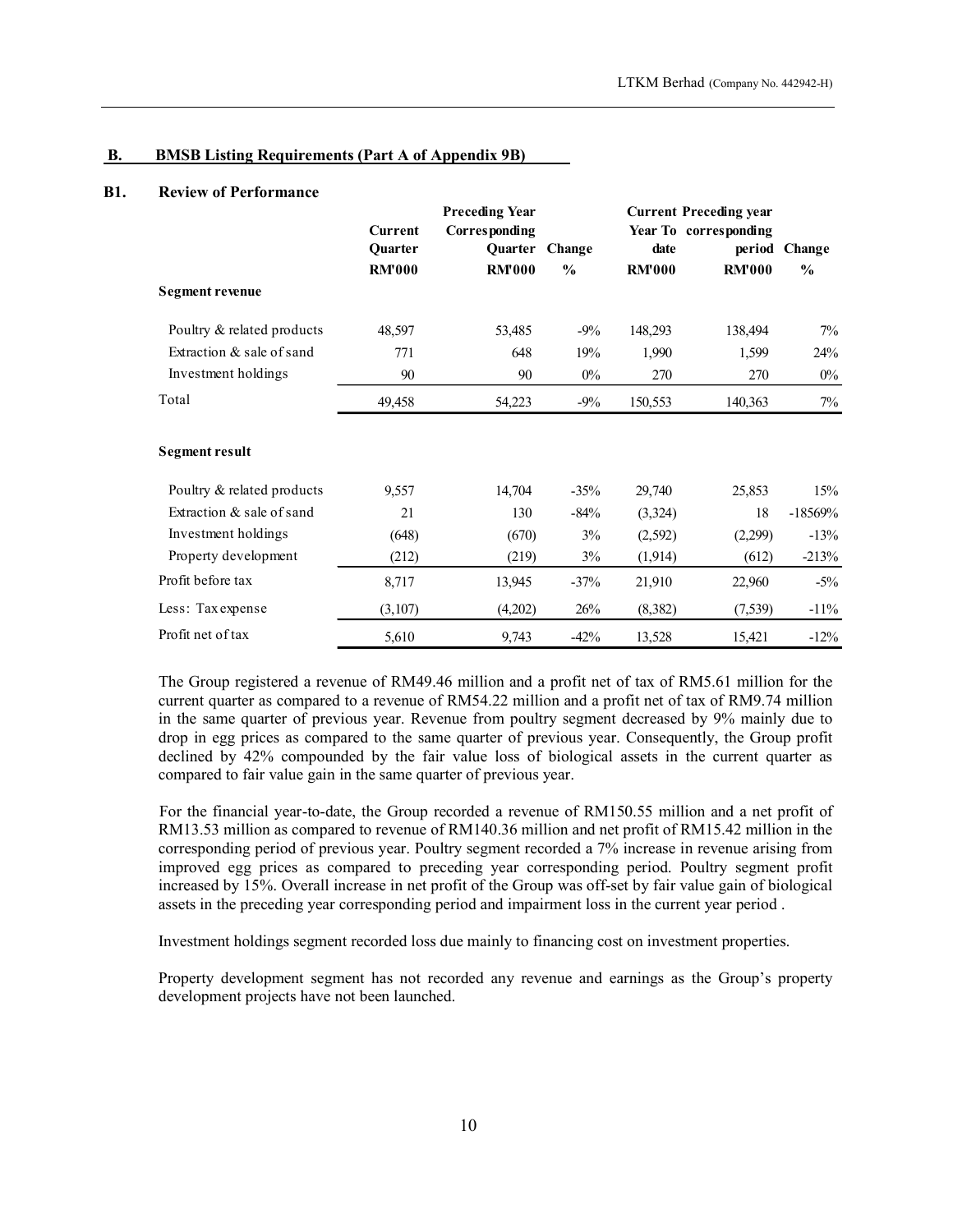|                                                      |               |                                                                  | LTKM Berhad (Company No. 442942-H) |
|------------------------------------------------------|---------------|------------------------------------------------------------------|------------------------------------|
| <b>Variation of result Against Preceding Quarter</b> |               |                                                                  |                                    |
|                                                      |               | <b>Immediate</b>                                                 |                                    |
|                                                      | <b>RM'000</b> | <b>Current Quarter Preceding Quarter Change</b><br><b>RM'000</b> | $\frac{0}{0}$                      |
| Segment revenue                                      |               |                                                                  |                                    |
| Poultry & related products                           | 48,597        | 52,250                                                           | $-7%$                              |
| Extraction & sale of sand                            | 771           | 507                                                              | 52%                                |
| Investment holdings                                  | 90            | 90                                                               | $0\%$                              |
| Total                                                | 49,458        | 52,847                                                           | $-6\%$                             |
| Segment result                                       |               |                                                                  |                                    |
| Poultry & related products                           | 9,557         | 11,847                                                           | $-19%$                             |
| Extraction & sale of sand                            | 21            | (28)                                                             | 174%                               |
| Investment holdings                                  | (648)         | (1,122)                                                          | 42%                                |
| Property development                                 | (212)         | (230)                                                            | $8\%$                              |
| Profit before tax                                    | 8,717         | 10,466                                                           | $-17%$                             |

# B2. Variation of result Against Preceding Quarter

The Group posted a profit before tax of RM8.72 million for the current quarter versus profit before tax of RM10.47 million in the preceding quarter. Revenue from poultry segment decreased by 7% due to drop in egg prices. Poultry segment's earnings decreased by 19% in tandem with lower revenue. Overall, the Group's earnings decreased by 17%.

## B3. Commentary on Prospects

The Board views the next period to continue to be challenging due to over-supply of eggs and its price volatility.

No material contributions are expected from the other segments in the next period.

# B4. Profit Forecast or Profit Guarantee

This is not applicable.

#### B5. Tax Expenses

|                        | 9 months ended | 9 months ended |
|------------------------|----------------|----------------|
|                        | 31.12.19       | 31.12.18       |
|                        | RM'000         | RM'000         |
| Income tax expense     | 9,020          | 5,140          |
| Real property gain tax |                | 1,136          |
| Deferred tax           | (640)          | 1,263          |
| Total                  | 8,382          | 7,539          |

The effective tax rate for the current period is higher than the statutory rate of 24% due to the effects of non-taxable income and unallowable expenses in respective periods.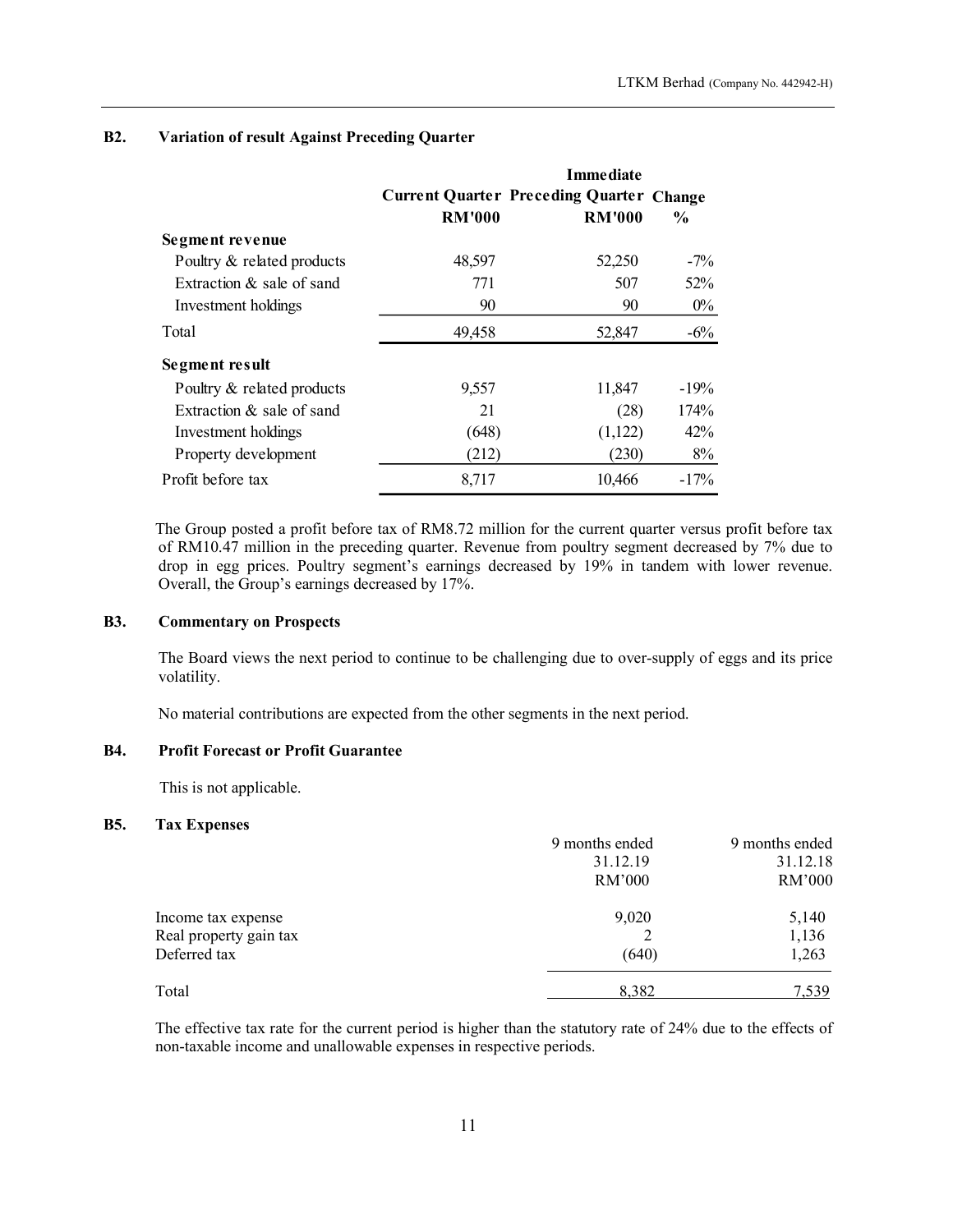# B6. Corporate Proposals

(a) Status of Corporate Proposals

(b) Status of Utilisation of Proceeds

# B7. Borrowings

|                                                                                                          |                                                                                       |               | LTKM Berhad (Company No. 442942-H) |
|----------------------------------------------------------------------------------------------------------|---------------------------------------------------------------------------------------|---------------|------------------------------------|
| porate Proposals                                                                                         |                                                                                       |               |                                    |
| <b>Status of Corporate Proposals</b>                                                                     |                                                                                       |               |                                    |
|                                                                                                          | There were no corporate proposals announced but not completed as at 18 February 2020. |               |                                    |
| Status of Utilisation of Proceeds                                                                        |                                                                                       |               |                                    |
|                                                                                                          | Not applicable as there was no corporate proposal to raise funds.                     |               |                                    |
| rowings                                                                                                  |                                                                                       |               |                                    |
| The analysis of Group borrowings classified under short term and long-term categories are as<br>follows: |                                                                                       |               |                                    |
|                                                                                                          | As at 31.12.2019 As at 31.12.2018<br><b>RM'000</b>                                    | <b>RM'000</b> |                                    |
| Short term                                                                                               |                                                                                       |               |                                    |
| Secured:-                                                                                                |                                                                                       |               |                                    |
|                                                                                                          |                                                                                       |               |                                    |
| Term loans                                                                                               | 7,681                                                                                 | 7,130         |                                    |
| Banker acceptance                                                                                        | 922                                                                                   | 1,772         |                                    |
| Revolving credit                                                                                         | 12,500                                                                                | 9,500         |                                    |
|                                                                                                          | 21,103                                                                                | 18,402        |                                    |
| Unsecured:-                                                                                              |                                                                                       |               |                                    |
| Term loans                                                                                               |                                                                                       | 395           |                                    |
| Banker acceptance                                                                                        | 1,396                                                                                 | 4,427         |                                    |
|                                                                                                          | 1,396                                                                                 | 4,822         |                                    |
|                                                                                                          | 22,499                                                                                | 23,224        |                                    |
| Long term<br>Secured:-                                                                                   |                                                                                       |               |                                    |
| Term loans                                                                                               | 49,576                                                                                | 57,306        |                                    |

b) There were no borrowings in foreign currency as at 31 December 2019.

c) Effective average cost of borrowings based on exposure as at 31 December 2019 was 6.06% (2018: 6.15%).

#### B8. Off Balance Sheet Financial Instrument

There were no off balance sheet financial instruments as at 31 December 2019.

## B9. Changes in Material Litigations

There were no changes in material litigations involving the Group for the current quarter under review.